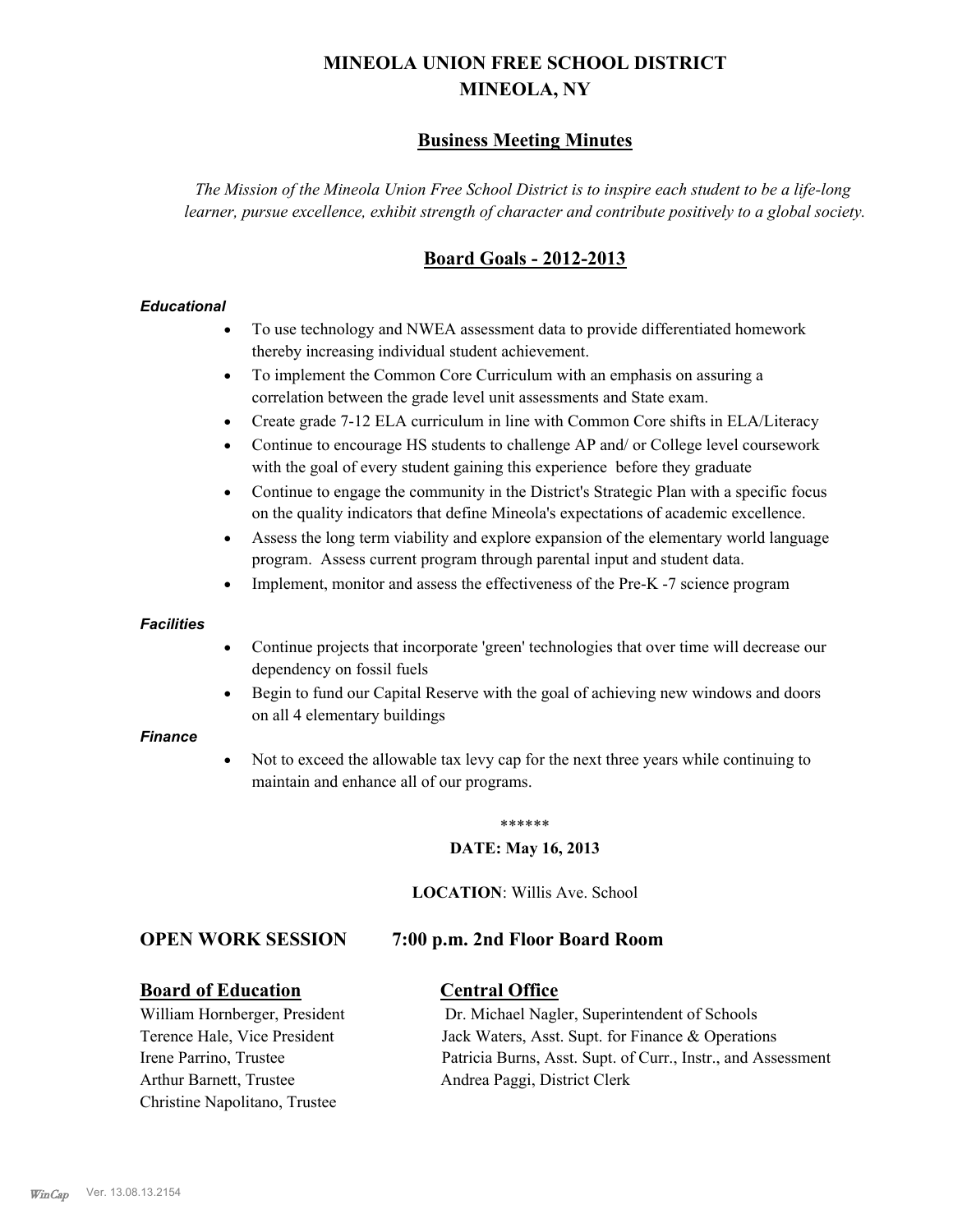# **A. Call to Order - 7:00pm B. Pledge of Allegiance C. Reading of Mission-** Arthur Barnett **D. Moment of Silent Meditation**

#### **E. Dais & Visitor Introductions**

Absent: Patricia Burns- in Albany

#### **F. High School Student Organization Report**

Tonight's SO report was by Sang Min Bak and Britney Vera. It was reported that the Girls Varsity softball team lost their first playoff game and are now out of the playoffs. The Boys Varsity Lacrosse team won their first playoff game and will play next Tuesday at Hofstra. The 8th and 9th grade production of "Grease" is tomorrow evening and a matinee on Saturday. The seniors have 2 weeks of school left. It was reported that at the High School, the Spring Concerts will take place over the next two weeks and the National Honor Society inductions will take place on Monday. The Service Center Breakfast is next Wednesday. It was reported that the AP test took place the past two weeks and projects will begin in those classes. The Superintendent thanked Sang Min and Britney for their report.

Following the SO report, Mr. Barnett made a motion to allow Public Comments from students from the High School regarding the issue of the Color Guard Director. Ms Napolitano seconds the motion and the Board was polled. All were in favor and the motion passed. Mr. Hornberger stated that the floor is now open to public comments from students only regarding this issue. Ms. Napolitano stated that generally public comments would take place at the end of the meeting but this accommodation is being made for the students. Mr. Hornberger stated that any student that wished to speak must come up to the mike and state their name and town. All others will be allowed to comment during the regular public comment times. A student and Color Guard member introduced herself and stated that she was there to voice her support for the Director and state that there is a lot of confusion about the changes that are being made. She also stated that the Rockettes/ Color Guard do not feel supported by the District all of the time. The Superintendent stated that there are many rumors going on but emphasized that this is a personnel issue and he cannot comment on the matter. Mr. Hornberger stated that he would like to clarify the role of the Board with regards to this matter. The Board must focus on the objectives of the District but cannot discuss the "whys". Mr. Hornberger stated that the Board can help with the issue of support for the Rockettes within the building. Several more students got up to voice their support for the Director. Ms. Napolitano stated that she recognized the unhappiness of the students and has read all of the emails. She re-iterated that the Board has information that is not available to the public and there are laws that are in place to protect the privacy of all. But she emphasized that she has listened to all of their concerns. Another group of four Rockettes came forward to speak and voice their support for their director. It was stated that they do not feel that the Board understands how the group works and that it is the guidance that they receive from their leaders that is responsible for the success. Mr. Hornberger stressed again that this is not a personal issue it is a personnel issue. Mr. Hale expressed to the students present that he attends all of their shows and truly appreciates all of their hard work. He also emphasized that they have no intention of getting rid of this program. There were no additional student comments. Mr. Hornberger stated that the meeting would return to the agenda at this time.

#### **G. BOE Reports**

#### **a. Comments from Board Trustees**

Mr. Hornberger asked the Board if they had any reports this evening and they all stated that they had no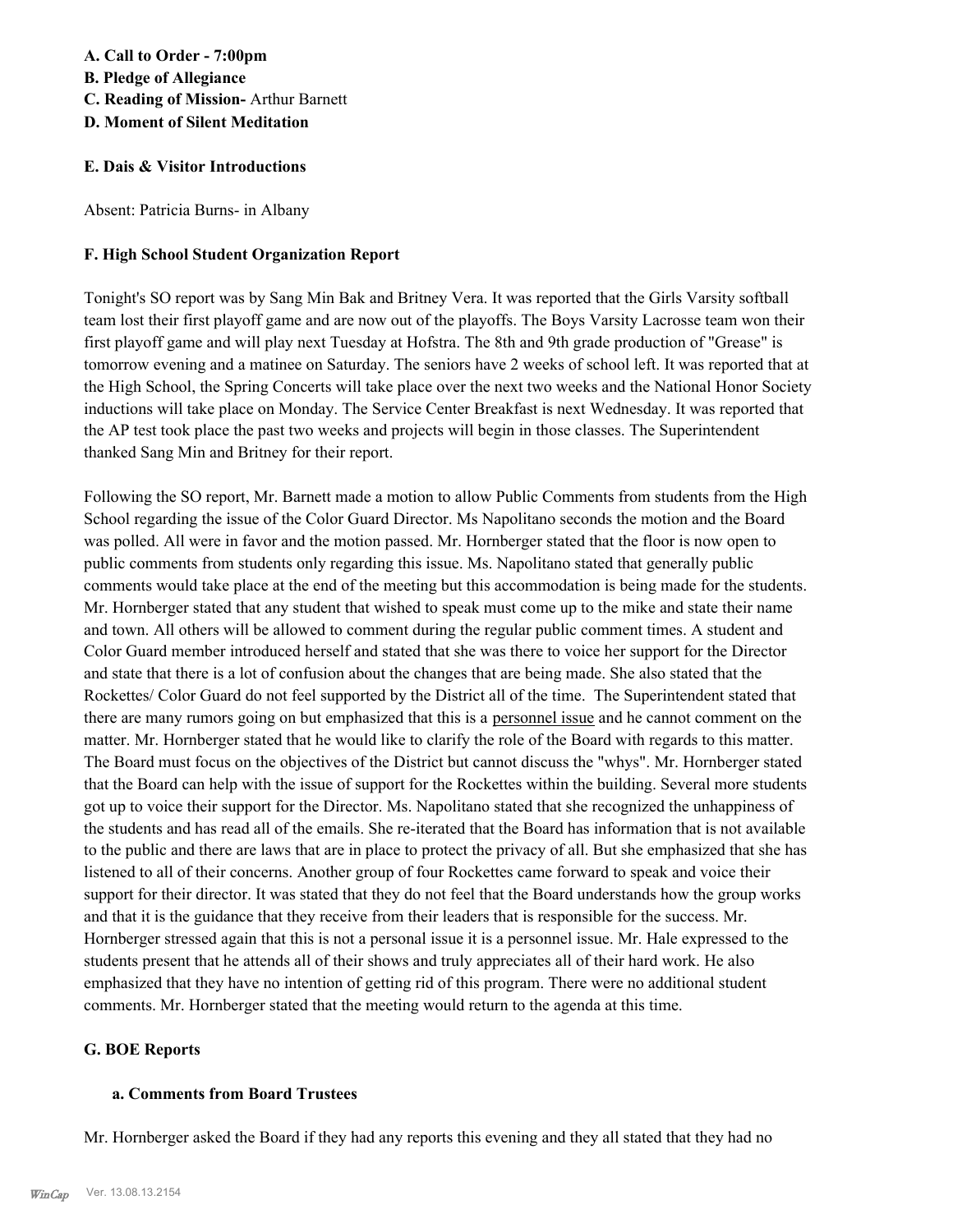reports.

#### **b. Comments from Board President**

Mr. Hornberger began his report by stating that normally the Board does not discuss specific student in order to respect their privacy. He added that he would like to comment on recent statements by trustee Parrino in which she said that upon her re-election, she will be the only Board member with children in the District. Mr. Hornberger stated that one should never assume they will be re-elected and both he and Trustee Barnett have children in the District. Mr. Hornberger stated that at "Meet the Candidate", Ms. Parrino stated that one of his sons will not attend the High School. Mr. Hornberger expressed his disappointment and sadness regarding the fact that a private decision his son made, had been made public. Mr. Hornberger stated he had served with 6 Board members and this is the first time a child's decision has been discussed. Mr. Hornberger stated that his son's private decision will not affect his commitment to the Board. He apologized for his emotions while making his statement.

#### **c. Comments from Superintendent**

The Superintendent stated that he attended a meeting at the Middle School, which we hosted the NS Tech. It was attended by 40 people who had lunch, met with students and attended classes to observe how the students use the iPads. They were amazed with all that was going on and how the students work together on projects with the iPads. Dr. Nagler stated that he was very proud of the students and staff. The students did a great job. He emphasized that these things are not going on at other school districts. The Superintendent thanked Mr. Gavin, Mr. Licht and the students. He added that we will continue to host other districts and we are becoming a teaching school. The Superintendent stated that postcards were mailed this week to the community to provide them with their new voting location. He added that everyone will receive a postcard, not just those whose site is changed. The Superintendent stated that for the upcoming school year there will be some changes regarding the principals. He stated that Ms. Molloy has decided to retire at the end of this school year and he wished her good luck. Dr. Nagler stated that Dr. Fleischmann will be taking over as principal at Meadow Drive School and Mrs. Shaw will be taking over the role of APPR Coordinator. He stated that the Jackson Avenue Principal position will be advertised. The Superintendent gave an update of the Meadow Drive project and stated that they have been catching up but are still behind schedule. The project should be on track by mid-June. Dr. Nagler stated that the Jackson Avenue Kitchen renovation has finished the 1st round of reviews and there is a need for Board action tonight.

#### **H. Old Business**

Mr. Hornberger asked if there was any old business. Mr. Barnett asked if the community has been notified about the Summer Music Program. The Superintendent stated that fliers had been distributed and this year there is a lower cost rate.

Ms. Parrino stated that she would like to further discuss an e-mail that has taken place amongst the Board. Ms. Parrino stated that she would like to make a motion for the Board to reconsider meeting with the parents referenced in the e-mail. Mr. Hornberger stated that this is an issue that should be discussed in executive session. Mr. Hale made a motion to take the issue into executive session and Mr. Hornberger second the motion. The Board was polled and the results were 3 yeses: Mr. Hale, Ms. Parrino and Mr. Hornberger and 2 noes: Mr. Barnett and Ms. Napolitano. The motion passed and the issue will be discussed in Executive Session following the meeting.There was no additional old business.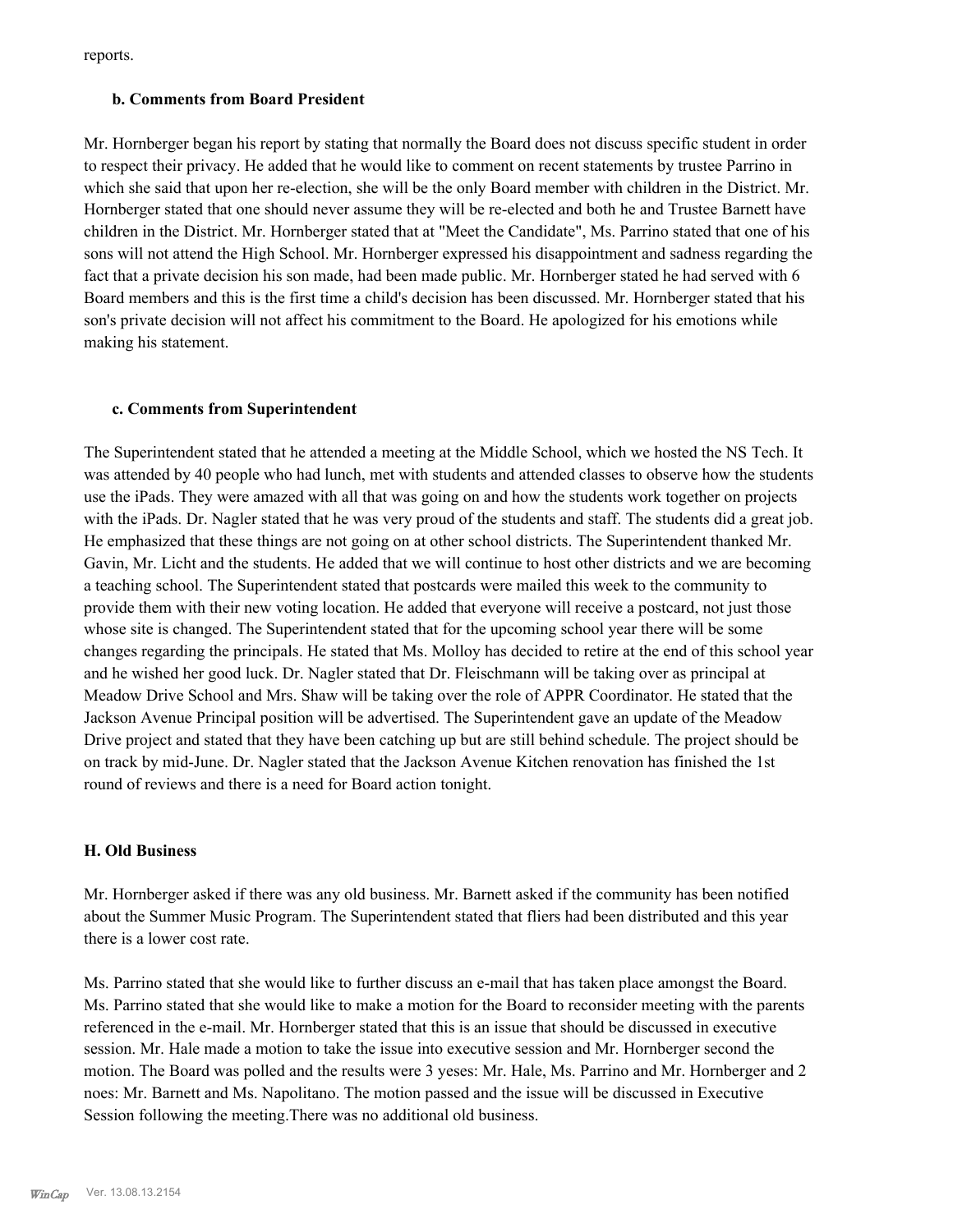# **TAX ANTICIPATION NOTE RESOLUTION OF MINEOLA UNION FREE SCHOOL DISTRICT, NEW YORK, ADOPTED MAY 16, 2013, AUTHORIZING THE ISSUANCE OF NOT TO EXCEED \$15,000,000 TAX ANTICIPATION NOTES IN ANTICIPATION OF THE RECEIPT OF TAXES TO BE LEVIED FOR THE FISCAL YEAR ENDING JUNE 30, 2014**

**RESOLUTION # 56- BE IT RESOLVED** BY THE BOARD OF EDUCATION OF MINEOLA UNION FREE SCHOOL DISTRICT, IN THE COUNTY OF NASSAU, NEW YORK, AS FOLLOWS:

Section 1. Tax Anticipation Notes (herein called "Notes") of Mineola Union Free School District, in the County of Nassau, New York (herein called "District"), in the principal amount of not to exceed \$15,000,000, and any notes in renewal thereof, are hereby authorized to be issued pursuant to the provisions of Sections 24.00 and 39.00 of the Local Finance Law, constituting Chapter 33-a of the Consolidated Laws of the State of New York (herein called "Law").

Section 2. The following additional matters are hereby determined and declared:

(a) The Notes shall be issued in anticipation of the collection of real estate taxes to be levied for school purposes for the fiscal year commencing July 1, 2013 and ending June 30, 2014, and the proceeds of the Notes shall be used only for the purposes for which said taxes are levied.

- (b) The Notes shall mature within the period of one year from the date of their issuance.
- (c) The Notes are not issued in renewal of other notes.
- (d) The total amount of such taxes remains uncollected at the date of adoption of this

resolution.

Section 3. The Notes hereby authorized shall contain the recital of validity prescribed by Section 52.00 of the Law and shall be general obligations of the District, and the faith and credit of the District are hereby pledged to the punctual payment of the principal of and interest on the Notes and unless the Notes are otherwise paid or payment provided for, an amount sufficient for such payment shall be inserted in the budget of the District and a tax sufficient to provide for the payment thereof shall be levied and collected.

Section 4. Subject to the provisions of this resolution and the Law, and pursuant to Sections 50.00, 56.00, 60.00 and 61.00 of the Law, the power to sell and issue the Notes authorized pursuant hereto, or any renewals thereof, and to determine the terms, form and contents, including the manner of execution, of such Notes, and to execute arbitrage certifications relative thereto, is hereby delegated to the President of the Board of Education, the chief fiscal officer of the District.

Section 5. The Notes shall be executed in the name of the District by the manual signature of the President of the Board of Education, the Vice President of the Board of Education, the District Treasurer, the District Clerk, or such other officer of the District as shall be designated by the chief fiscal officer of the District, and shall have the corporate seal of the District impressed or imprinted thereon which corporate seal may be attested by the manual signature of the District Clerk.

Section 6. This resolution shall take effect immediately.

**Motion:** Terence Hale **Second:** Arthur Barnett

Discussion: Mr. Hornberger asked for a brief explanation of this resolution and Mr. Waters explained that this is a normal course of business each year. In order to continue business as usual, in anticipation of the receipt of taxes, the district takes a loan until we have the money. He added that there is a small interest charge with this loan. No further discussion.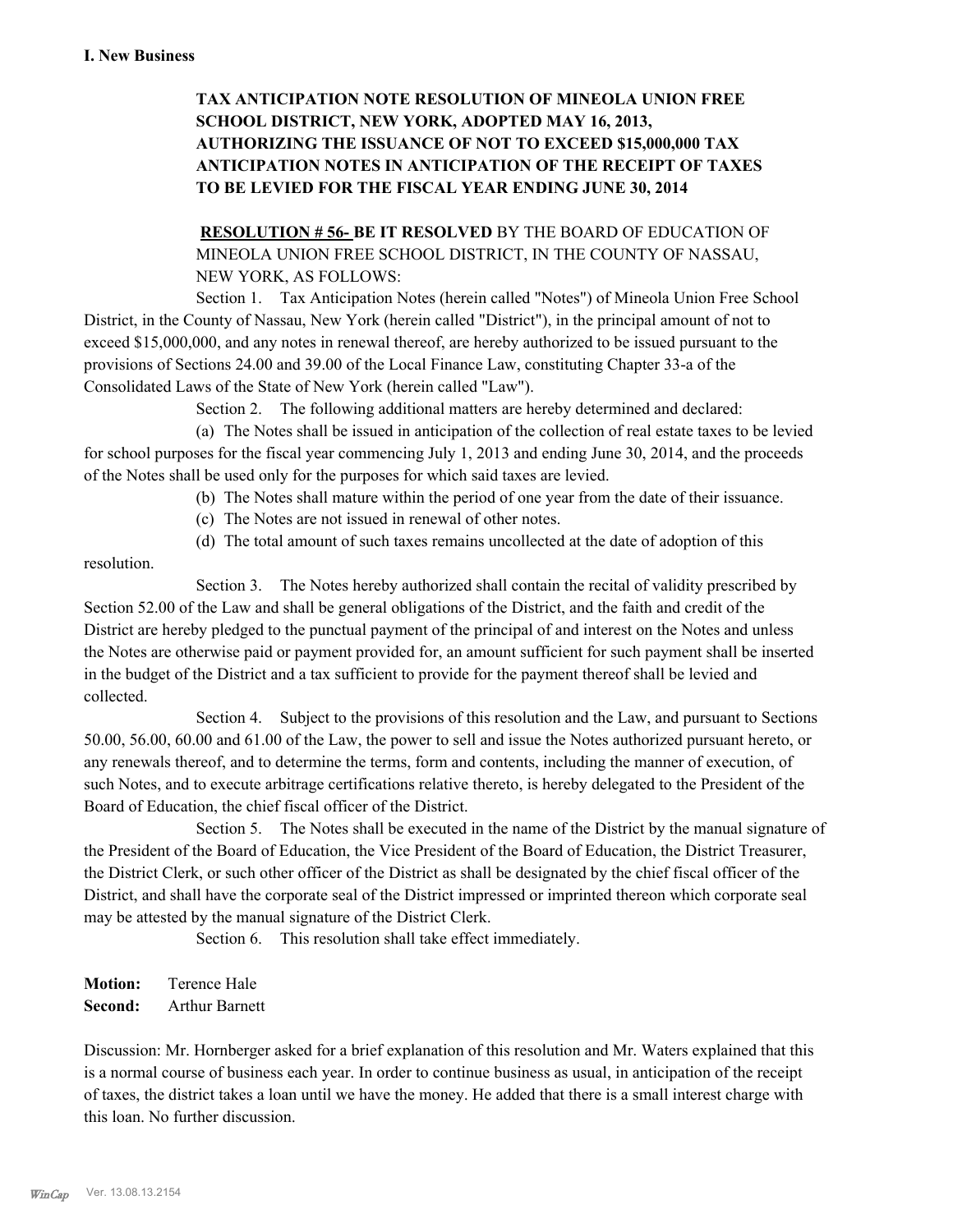Yes: Christine Napolitano **No:** None Arthur Barnett Irene Parrino Terence Hale William Hornberger

**Passed:** Yes

#### **BOCES Technology Agreement**

# **RESOLUTION # 57 - BE IT HEREBY RESOLVED THAT** the Board of Education of the Mineola Union Free School District to approve an agreement between Mineola Union Free School District and Nassau BOCES (Project #15-362386AIP, dated May 16, 2013) to find that:

- (i) the use of the Equipment and the District's participation in the Learning Technology Project Planning and Administrative project is essential to the District's proper, efficient and economic operation of its education program to be supported by the Equipment, and is necessary to maintain the District's educational program; and that
- (ii) the expenses arising under this Agreement constitute ordinary contingent expenses necessary for providing educational services and the transaction is in the best financial interests of the School District because it enables the District to utilize the equipment in a cost effective and economic manner.

AND TO APPROVE AN ASSIGNMENT OF CO-SER AGREEMENT BETWEEN THE MINEOLA UNION FREE SCHOOL DISTRICT AND THE BOARD OF COOPERATIVE EDUCATIONAL SERVICES OF NASSAU COUNTY ARISING UNDER THE AGREEMENT FOR TECHNOLOGY PROGRAM PROJECT #15-362386AIP TO REPLACE OBSOLETE COMPUTER EQUIPMENT AT MINEOLA HIGH SCHOOL, MINEOLA MIDDLE SCHOOL, HAMPTON STREET ELEMENTARY SCHOOL, JACKSON AVENUE ELEMENTARY SCHOOL, MEADOW DRIVE ELEMENTARY SCHOOL, WILLIS AVENUE SCHOOL AND TO AUTHORIZE THE BOARD PRESIDENT TO SIGN THE APPROPRIATE ASSIGNMENT AND SUCH OTHER DOCUMENTS AND AGREEMENTS AS MAY BE NECESSARY TO EFFECT THE TRANSACTION SUBJECT TO LEGAL COUNSEL REVIEW.

**Motion:** Terence Hale **Second:** Irene Parrino

Discussion: The Superintendent explained that this is the annual BOCES Tech Contract. He added that there will be 200 desktops at the High School and 160 WAPs. The Superintendent stated that the district will be purchasing 600 iPad cases and showed the Board a sample. The cases are very solid and will protect our investments. He added that there was not a lot of damage this year. No further discussion.

| Yes: | Christine Napolitano  | No: | None |
|------|-----------------------|-----|------|
|      | <b>Arthur Barnett</b> |     |      |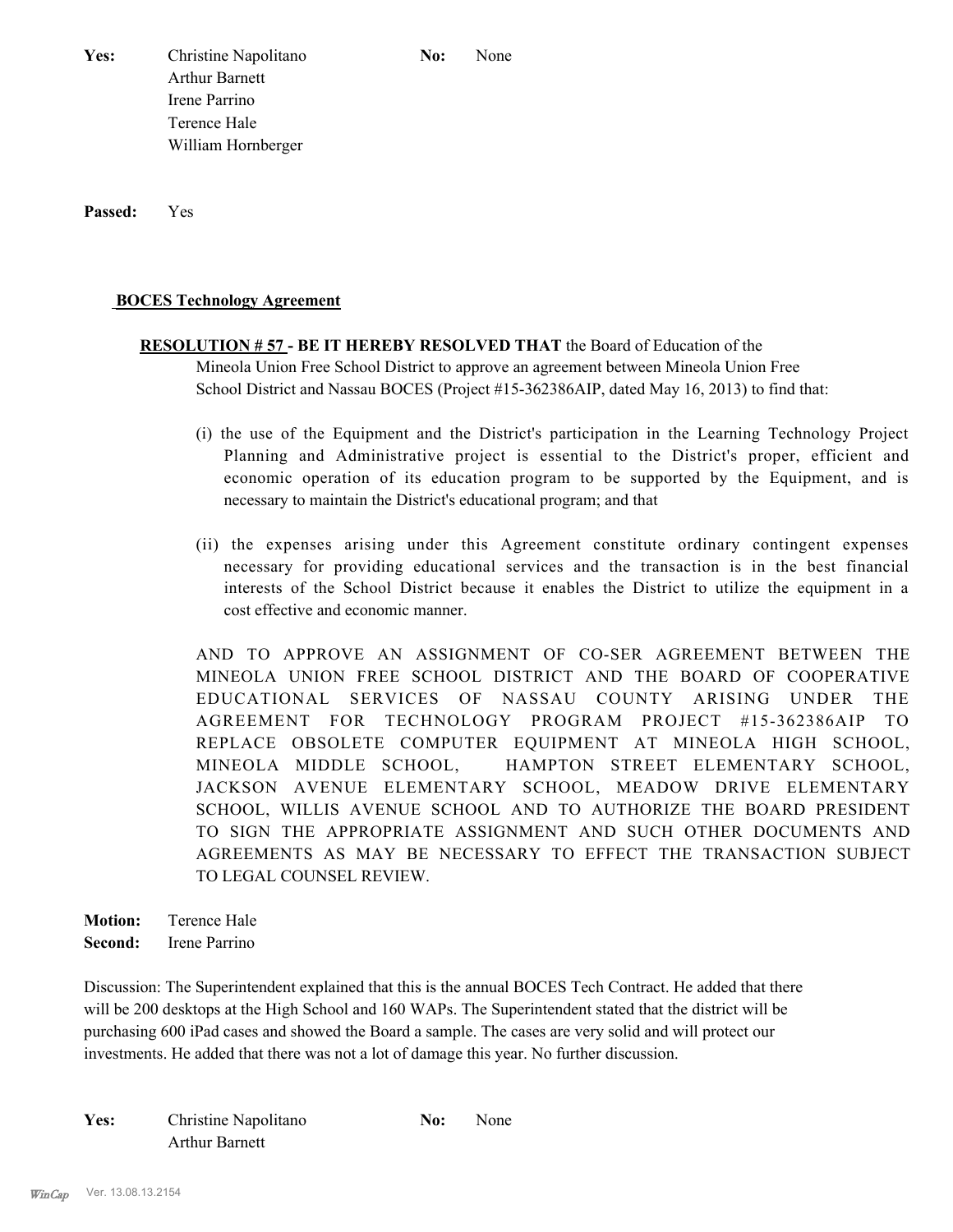Irene Parrino Terence Hale William Hornberger

**Passed:** Yes

**RESOLUTION # 58- BE IT RESOLVED** that the Board of Education of the Mineola Union Free School District hereby directs the Assistant Superintendent of Finance and Operations to take the necessary action to utilize \$275,000 of the School Lunch Fund Balance in order to pay for the Jackson Avenue Cafeteria Renovations planned for the Summer of 2013.

**Motion:** Arthur Barnett **Second:** Christine Napolitano

Discussion: The Superintendent explained that this resolution is needed for the renovation project of the Jackson Avenue Kitchen/Cafeteria, which will changes the flow and replaces the equipment, in order to notify the State of the funding source (School Lunch Fund Balance).

| Yes: | Christine Napolitano  | No: | None |
|------|-----------------------|-----|------|
|      | <b>Arthur Barnett</b> |     |      |
|      | Irene Parrino         |     |      |
|      | Terence Hale          |     |      |
|      | William Hornberger    |     |      |

**Passed:** Yes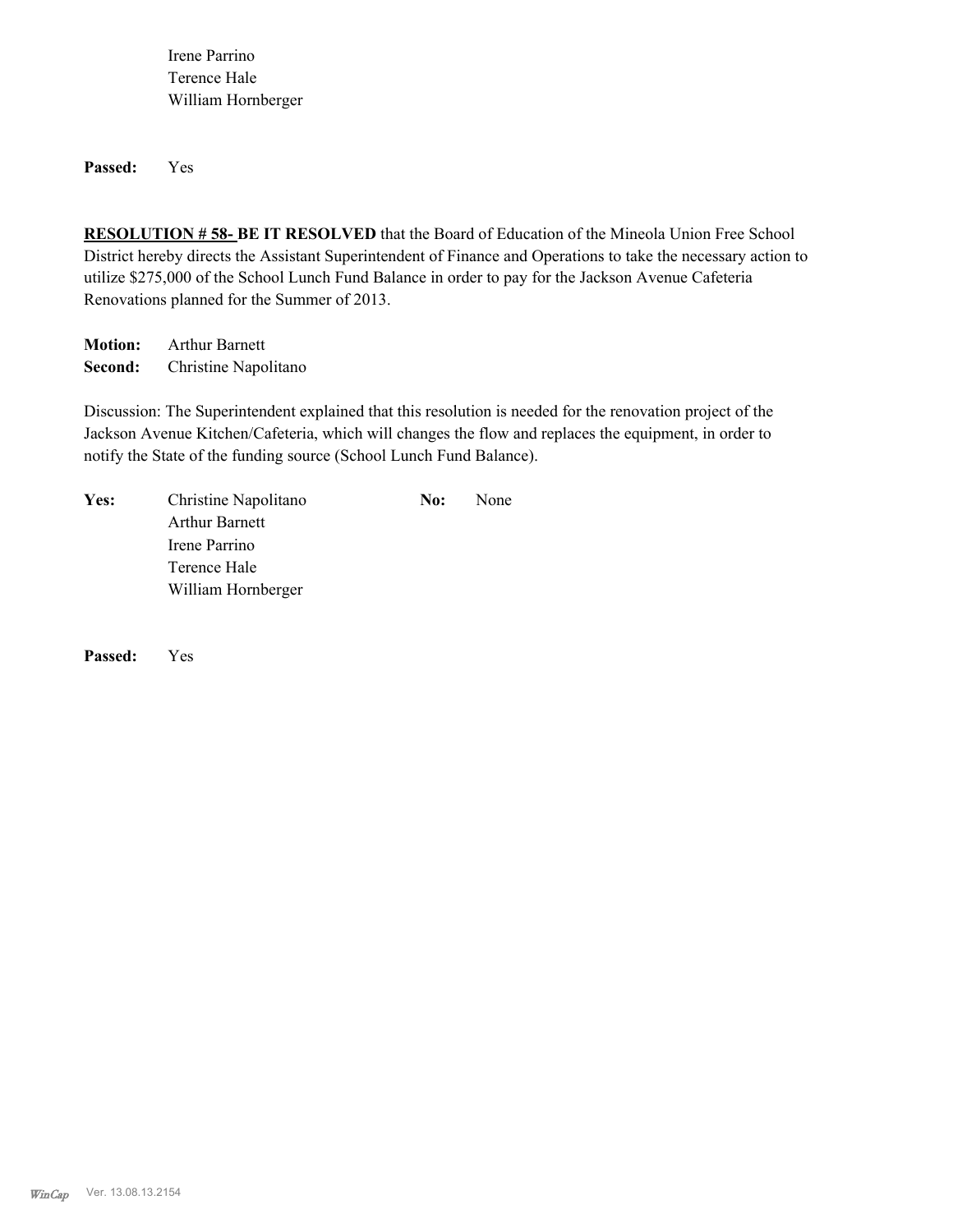### **Receipt of Internal Auditor's Agreed Upon Procedure Report**

**RESOLUTION # 59- BE IT RESOLVED** that the Board of Education of the Mineola UFSD hereby acknowledges receipt of the Internal Auditors Agreed Upon Procedures Report related to the District's Health Benefits audit previously reviewed by the Audit Committee.

**Motion:** Arthur Barnett **Second:** Irene Parrino

Discussion: The Superintendent explained that Resolution 59 & 60 start the clock (90 days) for the corrective action plans for the auditor's report. Mr Barnett inquired if we are ready to begin this process and the Superintendent stated that we are ready. No further discussion.

| Yes: | Christine Napolitano  | No: | None |
|------|-----------------------|-----|------|
|      | <b>Arthur Barnett</b> |     |      |
|      | Irene Parrino         |     |      |
|      | Terence Hale          |     |      |
|      | William Hornberger    |     |      |

**Passed:** Yes

### **Receipt of Internal Auditor's Agreed Upon Procedure Report- Risk Assessment**

**RESOLUTION # 60 -BE IT RESOLVED** that the Board of Education of the Mineola UFSD hereby acknowledges receipt of the Internal Auditors Agreed Upon Procedures Report related to the District's Risk Assessment audit previously reviewed by the Audit Committee.

**Motion:** Terence Hale **Second:** Christine Napolitano

| Yes: | Christine Napolitano  | No: | None |
|------|-----------------------|-----|------|
|      | <b>Arthur Barnett</b> |     |      |
|      | Irene Parrino         |     |      |
|      | Terence Hale          |     |      |
|      | William Hornberger    |     |      |

**Passed:** Yes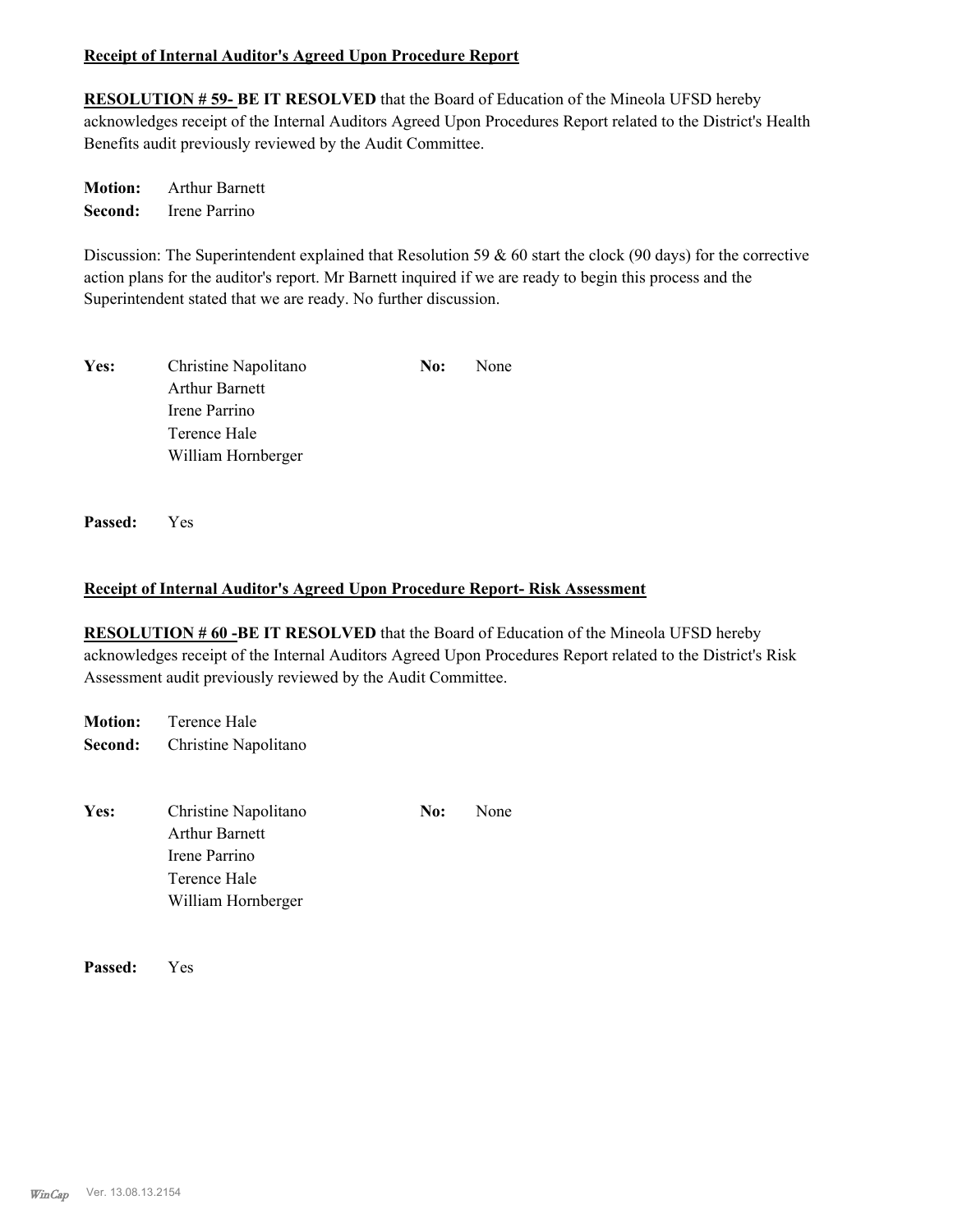#### **J. Consensus Agenda**

**RESOLUTION # 61-BE IT RESOLVED** that the Board of Education approves the consensus agenda items J.1.a. through J.10.d., as presented.

**Motion:** Terence Hale **Second:** Irene Parrino

Discussion: The Superintendent stated that there is a Walk -On item this evening and it is necessary to amend the consensus agenda to include the following:

#### **5. Civil Service**

c. Retirement

1. That the Board of Education accepts, with regret, the resignation of Nancy Zimpelmann, for the purpose of retirement, effective June 21, 2013.

**Motion:** Terence Hale **Second:** Arthur Barnett

Discussion: The Superintendent stated that Ms. Zimpelmann has been here since 1974 and has decided to resign her position effective at the end of this school year.

The Board was polled and all were in favor of amending Resolution # 61. Motion passed.

There was no additional discussion. The Board was polled to vote on accepting amended Consensus Agenda- Resolution #61

| Yes: | Christine Napolitano  | No: | None |
|------|-----------------------|-----|------|
|      | <b>Arthur Barnett</b> |     |      |
|      | Irene Parrino         |     |      |
|      | Terence Hale          |     |      |
|      | William Hornberger    |     |      |

**Passed:** Yes

#### 1. **Accepting of Minutes**

That the Board of Education of the Mineola UFSD approves the amendment of minutes of the 2/14/13 Business Meeting previously approved on April 4,2013, in which the voting for Resolution #42 incorrectly recorded, Trustee Irene Parrino as voting when in fact she was absent. a.

## 2. **Instruction**

- a. Resignation(s)
- That the Board of Education accepts the resignation of Deborah Shaw, as Elementary School Principal, effective June 30, 2013. 1.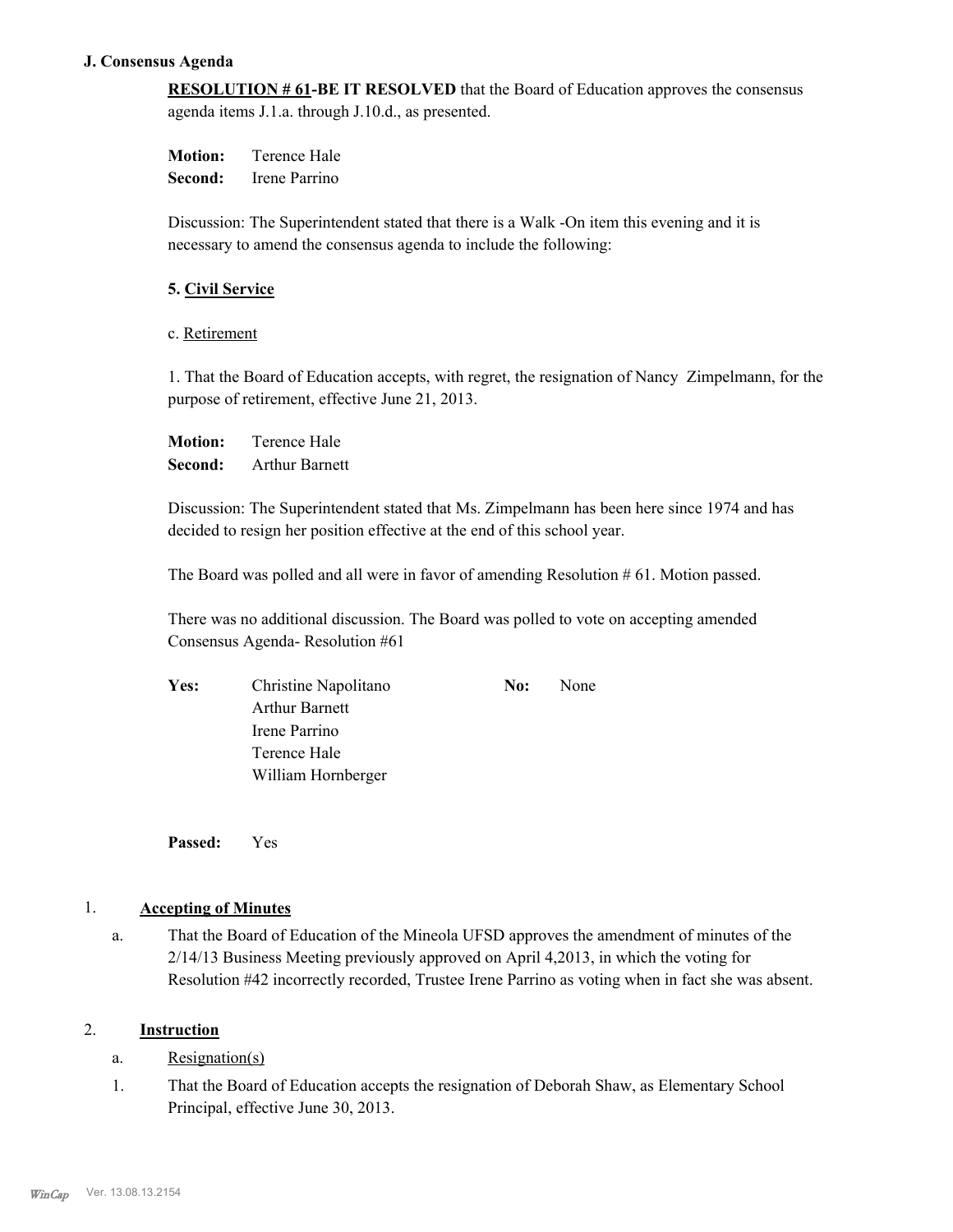- b. Leave(s) of Absence/Child Rearing
- That the Board of Education grants a request to Jessica Hirsh, for an unpaid Leave of Absence, for child-rearing purposes, effective September 1, 2013 to June 30, 2014. 1.
- c. Appointments Instruction
- The Board of Education approves the recommendation of the Superintendent to appoint Deborah Shaw, to the position of APPR Coordinator, effective July 1, 2013. Salary: as per employee agreement 1.
- That the Board of Education approves the re-call of Dr. SueCaryl Fleischmann, from the Preferred Eligibility List, as an Elementary School Principal, effective July 1, 2013. Salary: as per AMSA contract. 2.
- Appointment(S) Sub Teacher per diem d.

The Board of Education accepts the following individual(s) as Per Diem Substitute Teacher(s) for the current school year, at a daily rate of \$100.00 per day; and retirees at a daily rate of \$125.00 per day.:

EMPLOYEE NAME EMPLOYEE CERTIFICATION 1. Alyssa Rosenberg Special Education

- e. Retirement(s) Instruction
- That the Board of Education accepts, with regret, the resignation of Patricia Molloy, Elementary Principal, for the purpose of retirement, effective June 30, 2013. 1.
- Appointment(s) Club/Stipends f.

That the Board of Education approves the following Club/stipend recommendatios for 2012-2013 year:

| <b>POSITION</b>       | <b>EMPLOYEE NAME</b> | <b>STIPEND</b> |
|-----------------------|----------------------|----------------|
| 8/9 Musical Assistant | Donald Carreras      | \$2,130        |
| Director              |                      |                |

#### 3. **Instruction: Committee on Special Education**

a. That the Board of Education approves Matthew Gaven as a full CSE Chairperson for the Committees on Special Education for the 2012-2013 school year.

#### 4. **Instruction: Contracted**

a. That the Board of Education accepts the Related Services Contract between the All Island Kids Therapy, LLC and the Mineola UFSD for the 2013- 2014 school year.

b. That the Board of Education accepts the Related Services Contract/Rider between Marion K. Salomon& Associates and the Mineola UFSD for the 2013-2014 school year.

c. That the Board of Education accepts the Nursing Services Contract between Horizon Healthcare and the Mineola UFSD for the 2013- 2014 school year.

d. That the Board of Education accepts the Related Services Contract between Gayle E. Kligman Therapeutic Resources and the Mineola UFSD for the 2013- 2014 school year.

e. That the Board of Education approves the license agreement between the Mineola UFSD and the SCOPE Education Services for the PSAT/SAT Preparatory Program for the 2013- 2014 school year.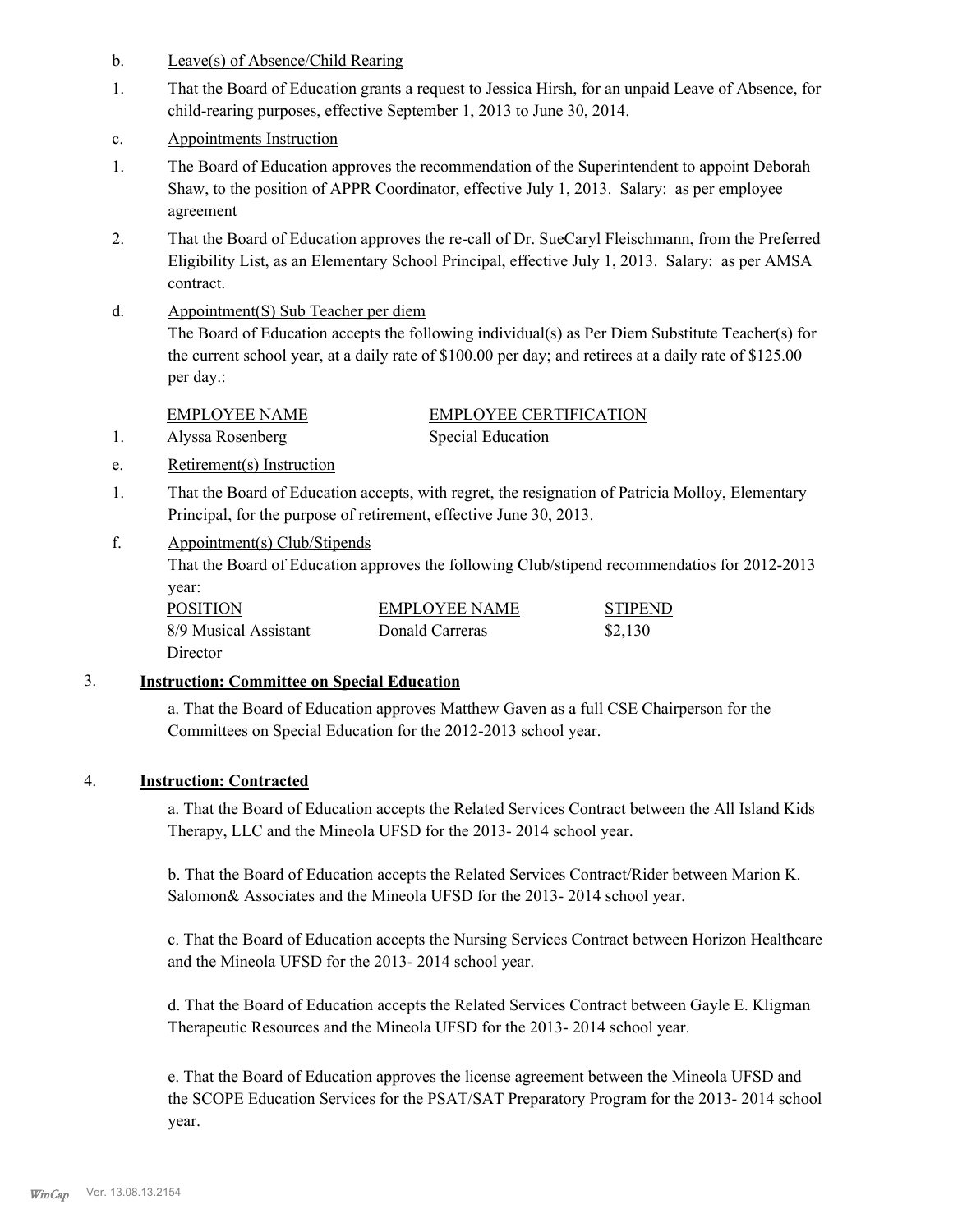### 5. **Civil Service**

- a. Appointments
- That the Board of Education approve the appointment of the following Mineola UFSD Bus Drivers as Sub Drivers for the Summer, 2013 in the event they are needed per the Bus Driver contract. They will be paid at a rate of \$23 per hour. This resolution shall be effective as of July 1, 2013. 1.

| Josafina DaSilva | Brian Flynn         | Gustavo Rodriguez |
|------------------|---------------------|-------------------|
| Joan Selvin      | Vincent Sanseverino | Ronald Albano     |
| Maria David      | Gregory Glover      | Stephen Graf      |
| Julia Adames     | Marta Saravia       | Nancy Jones       |
| Ronald Pierrot   | Sandra Moon         | Andrew Greenberg  |
| Lee Dunninger    | Joaquim Farinhas    | Teresa Coleman    |
| Maria Coleman    | Daniel McNamara     | Nancy Jones       |
| Cecil Meikle     | Ramona Mujica       | James Gallagher   |
| Anthony Reid     | Cheryl Thwaites     | Yale Napier       |

That the Board of Education approve the appointment of the following Bus Aides to be used as needed for the summer of 2013, effective July 1, 2013. They will be paid their hourly rate according to the 2007/2009 Teacher Aide contract. 2.

| Daisy Aviles   | Donna Buckley   | Dolores Delape   |
|----------------|-----------------|------------------|
| Frances Lapoff | Jenny Klein     | Michele Krumholz |
| William Miceli | Kathleen Diskin | Rhonda Kaletsky  |

- b. Leave(s) of Absence
- That the Board of Education approve an extension on the paid medical leave of absence for Daniel Makarick, Bus Driver in Transportation, effective May 1, 2013 through June 30, 2013. 1.

# 6. **Business /Finance**

### a. **Treasurer's Report**

That the Board of Education accepts the Treasurer's report for the period ending March 31, 2013 and directs that it be placed on file.

# b. **Approval of Invoices and Payroll**

That the Board of Education accepts the Invoices and Payroll for the period ending April 30, 2013

| Warrant # 19 | April 10, 2013 | \$1,340,634.49 |
|--------------|----------------|----------------|
| Warrant # 20 | April 24, 2013 | \$538,533.94   |

# **TOTAL EXPENSES \$1,879,168.43**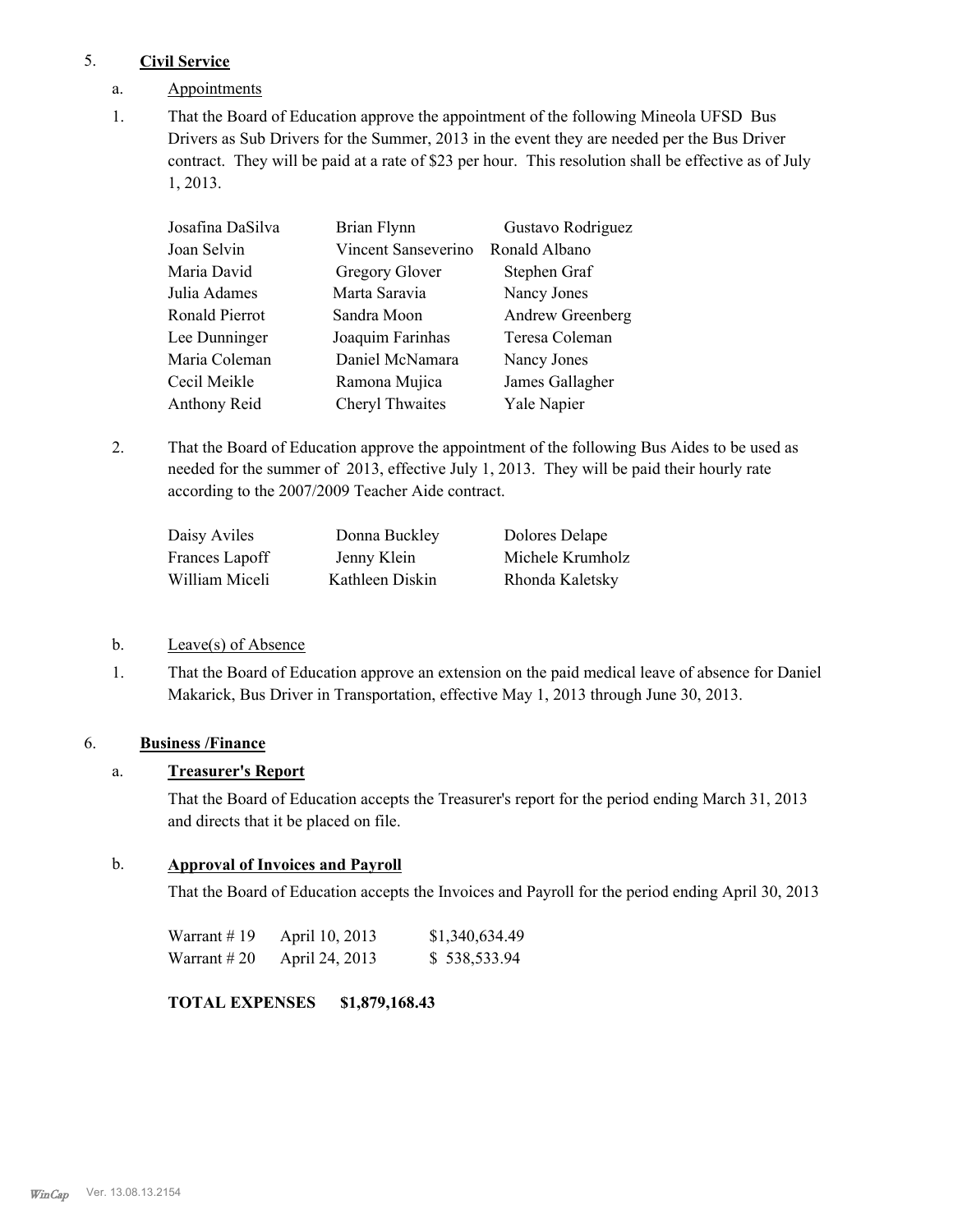#### PAYROLL # 19 & # 20

| General | \$4,058,281.27 |
|---------|----------------|
| F Fund  | \$77,633.83    |

### **TOTAL PAYROLL \$4,135,915.10**

#### c. **Budget Appropriation Adjustment**

1. That the Board of Education approves the following budget transfer for \$30,000.00 from Budget code: 9760.700.00.7399 Interest -TAN to Budget code: 1621.418.00.0000, Facilities Upgrade. The balance to cover Security Upgrades as approved by the Board on 4/17/13.

2. That the Board of Education approves the following budget transfers: \$10,000.00 from Budget code: 2110.200.00.0230; \$24,655.00 from Budget Code 2110.200.02.0000; \$12,757.00 from Budget Code 2630.200.00.2930; and \$1,600.00 from Budget Code: 1310.200.00.0000 for a total of \$49,012.00 to Budget Code:2110.200.04.0000. Transfer of unused equipment monies to Meadow Drive Equipment code. Money will be used to purchase new Library furniture.

#### 7. **Business/Finance: Contract Approvals**

a. That the Board of Education approves a Health Contract, providing health services for Mineola resident children attending non-public school, between the Mineola UFSD and West Hempstead for the 2012- 2013 school year.

#### 8. **Business/Finance: Bids**

a. That the Board of Education approves the awarding of the Irrigation Installation & Service Co-Op bid for the 2013- 2014 school year to Sipala Landscape Services, the lowest responsible bidder, meeting all specifications.

#### 9. **Other**

a. That the Board of Education approves the amended appointment of the following individuals to serve as Registrars and Inspectors at the Annual Election and Budget Vote held **Tuesday, May 21, 2013** at the hourly rate of pay, \$10.00:

#### **Chief Election Inspectors:**

Meadow Drive: **Eileen Alexander**  Jackson Avenue: **Carolina Macedo**

#### **Registrars:**

Meadow Drive: Madeline Cegelski, Lynn Clifford, Rosetta Morris Jackson Avenue: Frank Iaquinto, Marie Destefano, Marian Kessler, Eugene Raffetto, Joanne Fitzgerald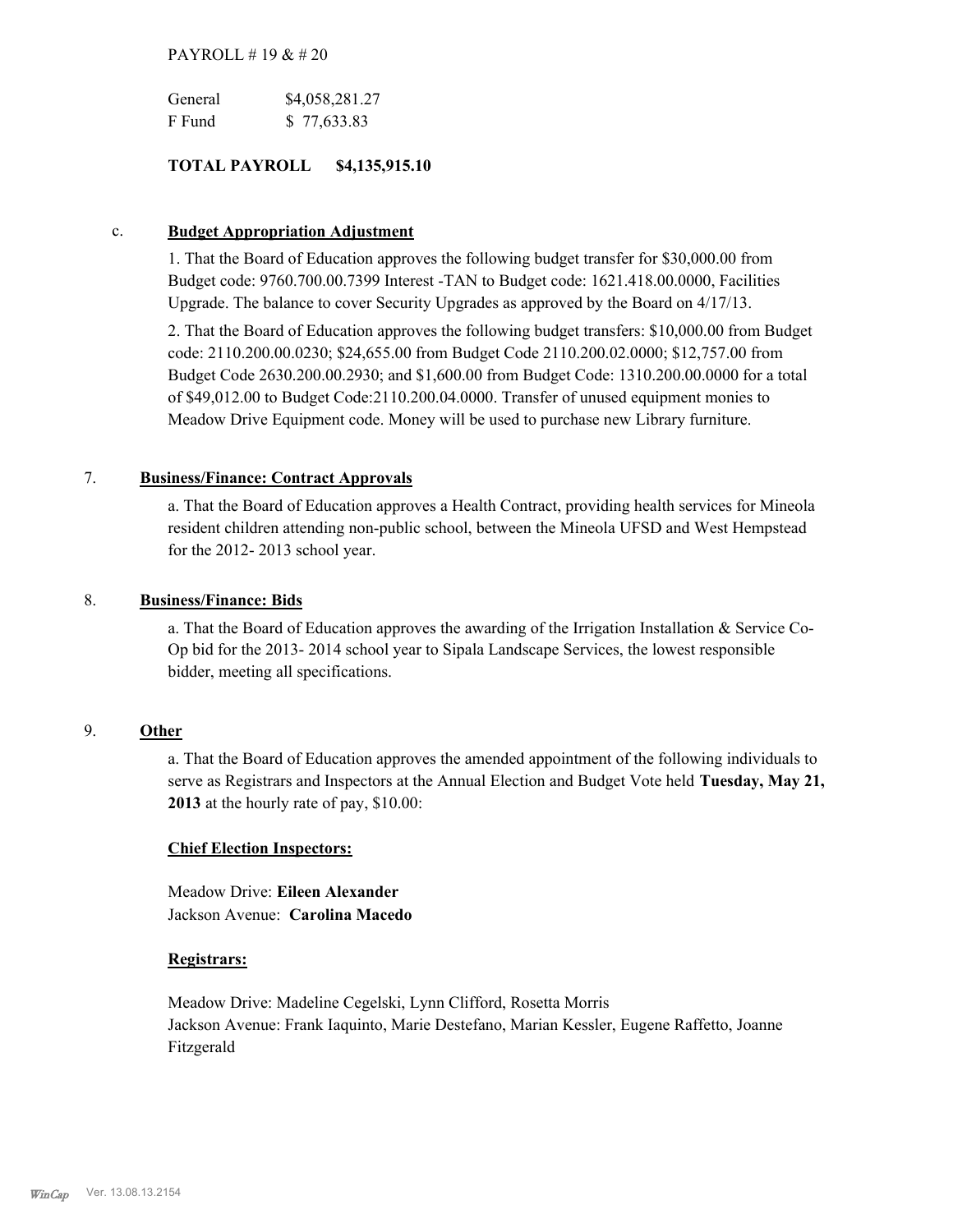#### **Inspectors:**

Meadow Drive: Ann Marie Smith, Douglas Cegelski, Raymond Kwiatek Jackson Avenue: Flore Rowe, Marie Encizo, Trisha Hahn, Mary Ann Iaquinto, Karen Dombeck, Missy Bergerman

NOTE: In the event that there should be a vacancy created in any of the positions of Inspector of Election or Registrar, the Superintendent of Schools is authorized to appoint a qualified voter of this District to fill such vacancy.

#### **Business/Finance: Disposal of District Property** 10.

That the Board of Education approves the disposal of the following district property, according to Policy #6900, declaring them obsolete:

- a. 1954 Ford Tractor #47069/ no parts
- b. 1970 Ford Bucket  $\# 282173$  no parts
- c. 1974 Ford Tractor #c398257/ no parts
- 1994 Chevy Pick-up #1GBHK34K5RE313222/ needs transmission, 4x4 drive unit, breaks and gas tank d.

#### **K. Superintendent Reports/Presentations**

Superintendent of Schools' Reports for 5/16/13 Presentations:

1. Multi-year Technology Plan

The Superintendent discussed this Technology Plan inconjunction with Resolution #57.

#### Superintendent's Comments:

The Superintendent stated that he had no additional comments this evening.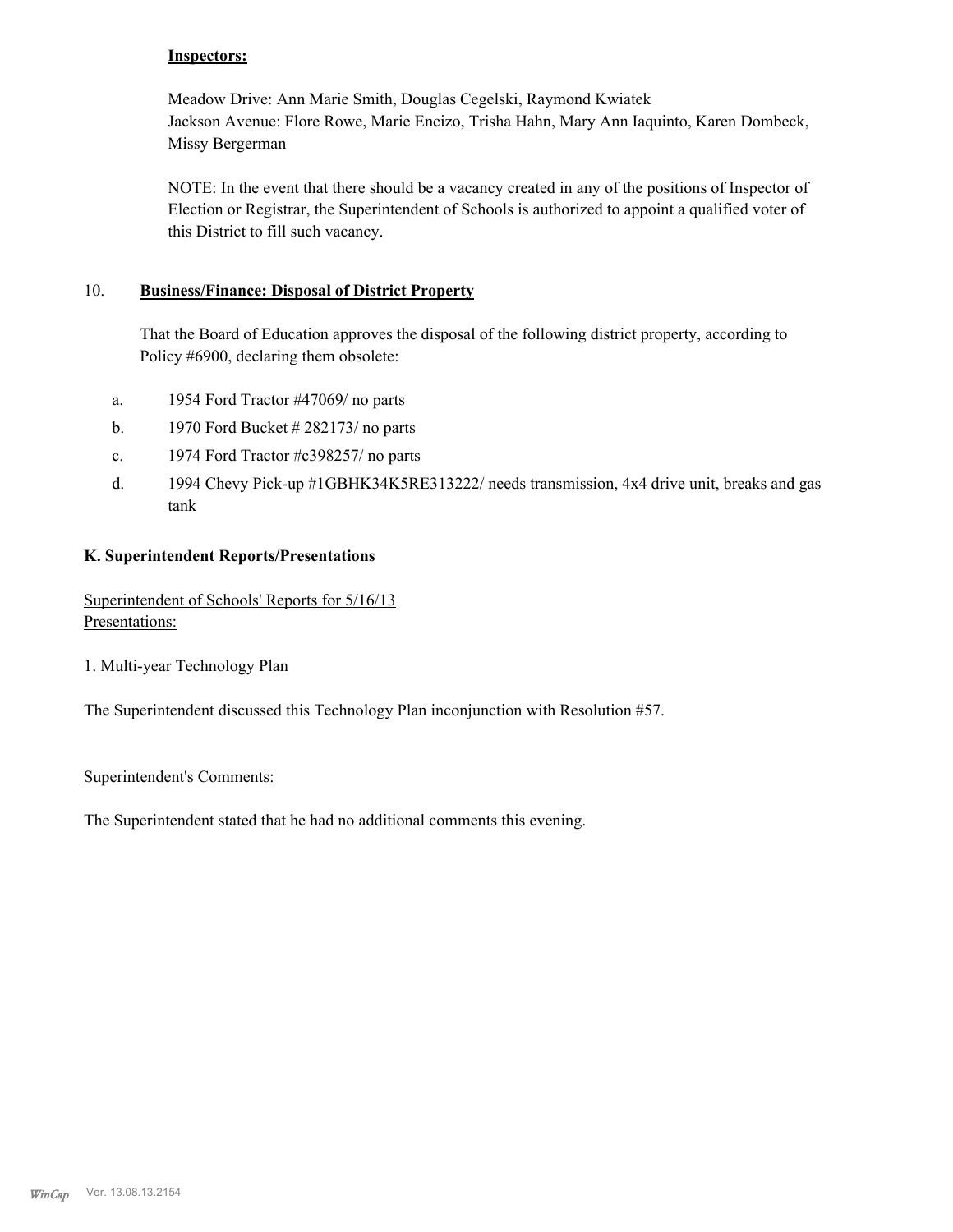#### **L. Public Comments**

Mr. Hornberger opened the floor to public comments. A parent of a High School Student, who is a member of the Color Guard, thanked the Board for attending shows and supporting their program. She expressed her support of the Director and the coaches and how dedicated they are to the group. She voiced how respected this program is by other school districts. Next to speak was a former Mineola student and Color Guard member, who expressed how grateful she is for the program and all that she learned. She is currently the director of a Color Guard team at another school. The next speaker was a former student and Color Guard member, who currently is a staff member of the team. She expressed her support for the Director and discussed his devotion and creativity. She stated that the director helped shape her as a person. The next speaker was former student and Color Guard member. She still returns to help with choreography. She commented on the need for the team to have a place to practice and that they do not get equal time in the gym as do the sport teams. Mr. Hornberger stated that prior to tonight he had not heard the issue of utilization of space. The Superintendent stated that space is limited and is a big issue. All of the groups need to continue to work on the issue and their leaders should advocate for them. The next speaker was a former student and Color Guard member and she addressed the space issue. She also stated that she felt that the program would suffer if the Director is changed. The next speaker was a parent of two students on the Color Guard. She expressed that this program is wonderful and expressed her support of the Director.

At 8:50pm, the fire alarm sounded and the building was evacuated. After the building was inspected by the Fire Department and cleared as being safe to return, the meeting resumed at 9:10pm.

The speaker returned to the podium and expressed that she would like to see the Color Guard back on track as soon as possible. She asked if there could be some sort of compromise and suggested that parents would be willing to help out with the program. She stated that she would like to see the team to have the same continued success. The next speaker was a former student and Color Guard member and she expressed her concern for the program and felt that without the director, future success would be in jeopardy. The next speaker was a parent of a Color Guard member, who expressed his support of the program and the Director. He expressed his hope that this situation would be resolved quickly so that the team can get back on track. The next speaker is a staff member for the Color Guard who expressed her support for the director and stated that without him the program would not be the same. Mr. Hornberger thanked everyone for their comments and asked the Superintendent to comment on the suggestion of parent involvement. The Superintendent stated that parents have helped out the band over the years. He added that problems would arise if a parent took over the role of a union staff person. The final speaker of the evening was a resident/ parent who addressed his comments towards Mr. Hornberger's earlier comments. There were no additonal public comments.